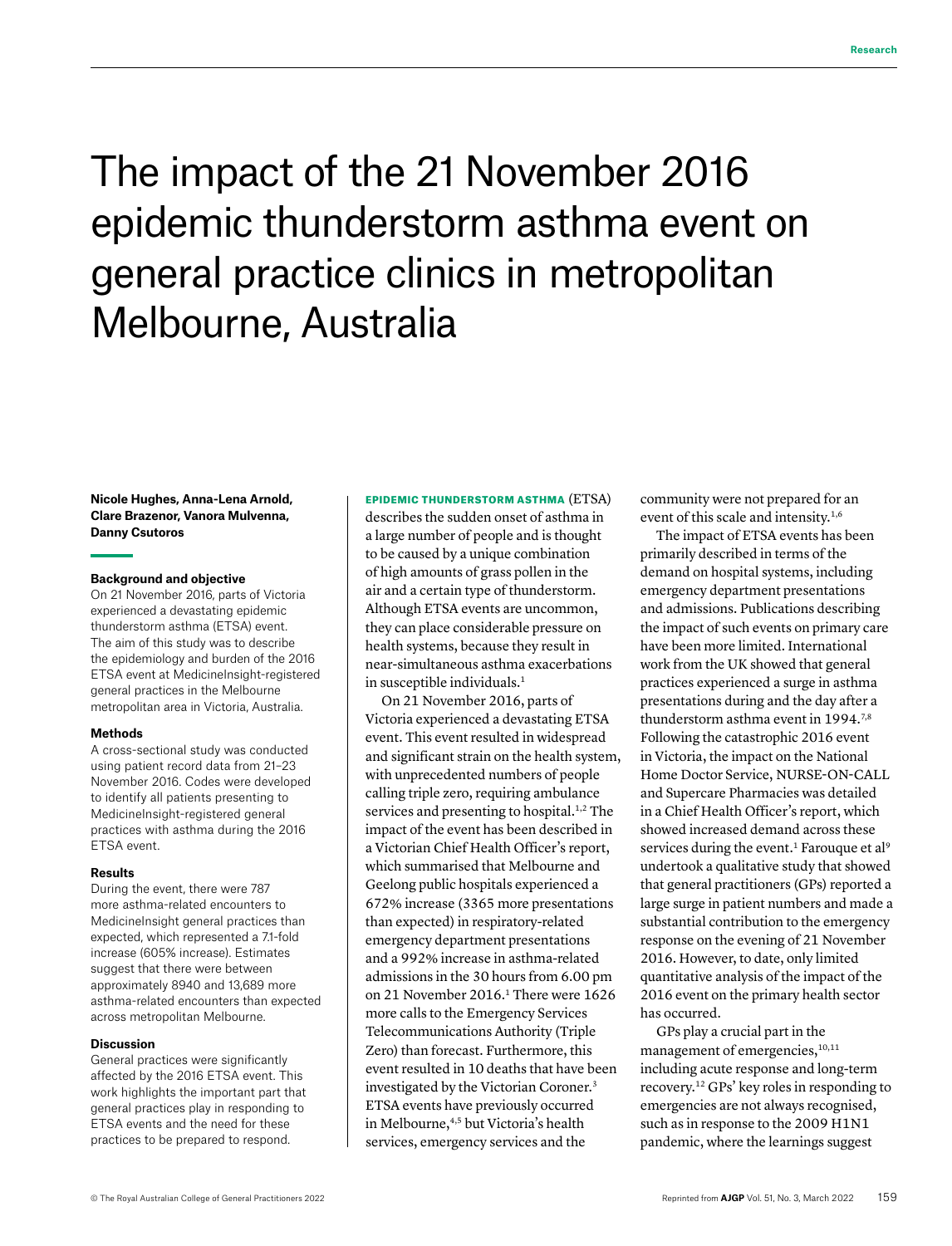the role of GPs was underestimated.<sup>13</sup> Therefore, these authors postulate that significantly more community members than highlighted in impact information to date were affected and sought medical care during the 2016 ETSA event through their GPs.

The aim of this analysis was to estimate the impact of the 2016 ETSA event on general practices in Melbourne metropolitan areas by using data from MedicineInsight-registered general practices, and to add vitally missing information to complete a fuller picture of the impacts of this event. This research will assist primary care planners and clinicians in understanding, with greater clarity, the need that may arise from future events and the importance of driving improvements in asthma management to reduce associated impacts.

#### **Methods**

A cross-sectional study was conducted using MedicineInsight primary care data. MedicineInsight is a general practice data program that extracts de-identified patient health records from clinical information systems (Best Practice and Medical Director)<sup>14</sup> in Australia. A decision was made to describe the impact of the event from 21 through 23 November 2016, given that impacts were evident in public hospitals for a number of days and the storm hit metropolitan Melbourne at 6.00 pm on 21 November 2016 (a time at which many general practices would have been closed).

The MedicineInsight program collects de-identified data on patient demographics, encounters, diagnoses, prescriptions and pathology tests (but not progress notes). In Victoria, the MedicineInsight program represents approximately 7.1% of all Victorian general practices (141 of 1990 sites).<sup>15</sup> Each site may have multiple GPs, and in some cases several practices per site. Based on the number of active MedicineInsight patients in 2018 and the number of people living in Victoria in 2016, MedicineInsight data represents general practice visits by approximately 7.7% of the population.15 Regular patients are defined as those who

have at least three consultations in any two consecutive years, in accordance with The Royal Australian College of General Practitioners' definition of 'active' patients.16 Analysis was restricted to MedicineInsight sites that were located in the Melbourne metropolitan area ( $n = 58$ sites). The Melbourne metropolitan area includes 31 local government areas [\(https://liveinmelbourne.vic.](https://liveinmelbourne.vic.gov.au/discover/melbourne-victoria/metropolitan-melbourne) [gov.au/discover/melbourne-victoria/](https://liveinmelbourne.vic.gov.au/discover/melbourne-victoria/metropolitan-melbourne) [metropolitan-melbourne\)](https://liveinmelbourne.vic.gov.au/discover/melbourne-victoria/metropolitan-melbourne). In the Melbourne metropolitan area, the MedicineInsight program includes records for approximately 10.1% of the population (based on 2016 population data).

To estimate the burden of asthma across metropolitan Melbourne, a rudimentary approach was developed to provide an estimate of the overall impact of asthma on general practices. Two methods were used to create an approximate range. The first involved crudely re-scaling the number of encounters from 10.1% to 100% coverage by multiplying the number of encounters by 9.901. The second approach involved weighting the data by local government area (LGA). The rate of asthma presentations was calculated for each LGA for which data was available, then averaged and adjusted by population to obtain the number of presentations in metropolitan Melbourne. This number was then scaled based on MedicineInsight's 10.1% coverage of practices.

### **Encounters**

For this research, an encounter was defined as an interaction between a patient and a GP. There is currently no single consistent definition of an 'encounter' for general practice electronic health records in Australia because of several challenges within the clinical information system whenever an electronic health file is opened. For this analysis, the authors attempted to exclude administrative-type encounters by excluding encounters that were classified as 'other' or 'unknown type' in the 'Clinical User Type' dataset; visits that were classified as 'non visit', 'practice admin', 'email' or 'sms' in the

'Visit Type' dataset; and encounters with a 'non-clinical' reason for encounter in the encounter reason dataset. The code used to extract asthma-related reasons for encounters is shown in Appendix 1 (available online only).

#### **Statistics**

Descriptive statistics were used to present the study outcomes, including use of percentages. Data management and analyses were conducted with STATA version 15 and PowerBi.

#### **Ethics**

This study was approved by The Department of Health and Human Services Research Ethics Committee, reference number: 05/18.

#### **Results**

The characteristics of the patients presenting with an asthma-related encounter to MedicineInsight-registered practices on 21–23 November 2016 are summarised in Table 1 and Figure 1.

From 21 November through 23 November, there were 917 asthmarelated encounters to MedicineInsightregistered practices in metropolitan Melbourne (21 November = 124, 22 November = 538, 23 November = 255; Table 2). The proportion of asthmarelated encounters (as a percentage of total encounters) is shown in Table 3.

At MedicineInsight-registered practices on 21 November 2016, there were 77 more asthma-related encounters than expected (based on the 2011–15 five-year Monday daily average of 47 encounters), on 22 November 2016 there were 496 more asthma-related encounters than expected, and on 23 November 2016 there were 214 more asthma-related encounters than expected. Over the three days, there were 787 more asthmarelated encounters than expected, which represented a 7.1-fold increase in asthmarelated encounters, or a 605% increase (Table 3).

Figure 2 shows the number of asthma-related encounters to a MedicineInsight-registered practice over the 10-year period from 2009 to 2018.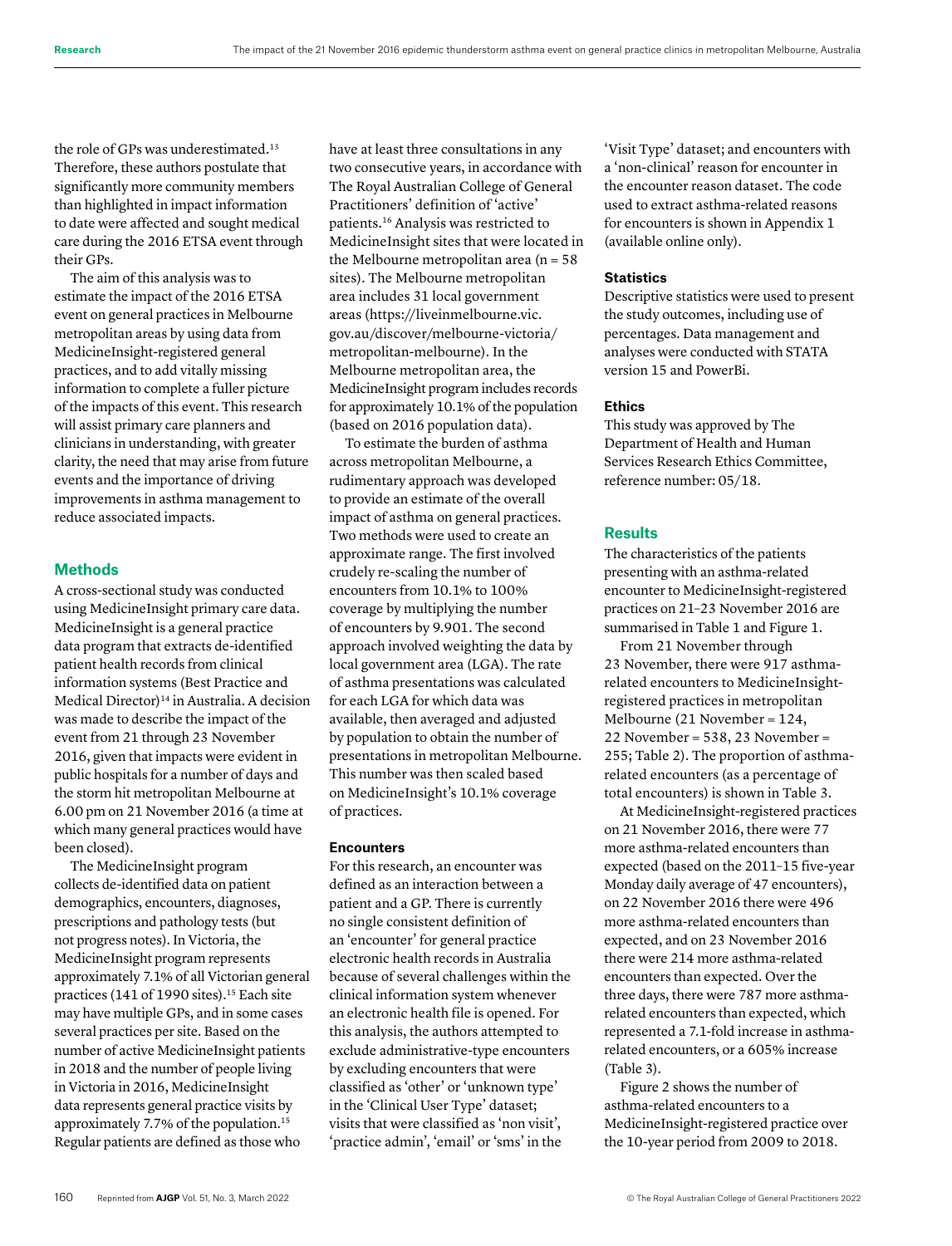#### **Table 1. Characteristics of patients presenting with an asthma-related encounter to MedicineInsight-registered sites on 21–23 November 2016 in metropolitan Melbourne, Victoria, Australia**

| <b>Characteristics</b>                               | 21 November 2016<br>$n$ (%) | 22 November 2016<br>n (%) | 23 November 2016<br>n (%) |
|------------------------------------------------------|-----------------------------|---------------------------|---------------------------|
| <b>Sex</b>                                           |                             |                           |                           |
| Male                                                 | 71 (57.3)                   | 295 (54.8)                | 141 (55.3)                |
| Female                                               | 52 (41.9)                   | 243 (45.2)                | 114 (44.7)                |
| Not recorded                                         | 1(0.8)                      | 0(0)                      | 0(0)                      |
| Median age and range (years)                         | $34(1 - 76)$                | $32(1-92)$                | $31(1 - 88)$              |
| Aboriginal and/or Torres Strait Islander status      |                             |                           |                           |
| Neither Aboriginal nor Torres Strait Islander        | 93 (75.0)                   | 438 (81.4)                | 190 (74.5)                |
| Aboriginal and/or Torres Strait Islander             | 1(0.8)                      | 0(0)                      | 0(0)                      |
| Not recorded                                         | 30 (24.2)                   | 100 (18.6)                | 65 (25.5)                 |
| <b>Smoking status</b>                                |                             |                           |                           |
| Smoker                                               | 11(8.9)                     | 29(5.4)                   | 11(4.3)                   |
| Non-smoker                                           | 70 (56.5)                   | 389 (72.3)                | 163 (63.9)                |
| Ex-smoker                                            | 14 (11.3)                   | 46 (8.6)                  | 26 (10.2)                 |
| Not recorded                                         | 29 (23.4)                   | 74 (13.8)                 | 55 (21.6)                 |
| <b>Allergic rhinitis</b>                             |                             |                           |                           |
| Yes                                                  | 56 (44.4)                   | 302 (54.2)                | 141 (53.8)                |
| <b>Allergies</b>                                     |                             |                           |                           |
| Allergy/reaction recorded                            | 28 (22.6)                   | 142 (26.4)                | 54 (21.2)                 |
| No known allergy/reaction                            | 93 (75.0)                   | 386 (71.7)                | 192 (75.3)                |
| Not recorded                                         | 3(2.4)                      | 10(1.9)                   | 9(3.5)                    |
| Socioeconomic status (SEIFA quintile)                |                             |                           |                           |
| 1-2 (most disadvantaged)                             | 37 (29.8)                   | 102 (19.0)                | 60 (23.5)                 |
| $3 - 4$                                              | 6(4.8)                      | 33(6.1)                   | 17(6.7)                   |
| $5 - 6$                                              | 23 (18.5)                   | 106 (19.7)                | 51 (20.0)                 |
| $7 - 8$                                              | 36 (29.0)                   | 114 (21.2)                | 47 (18.4)                 |
| 9-10 (least disadvantaged)                           | 22(17.7)                    | 183 (34.0)                | 80 (31.4)                 |
| <b>Total asthma-related encounters</b>               | 124                         | 538                       | 255                       |
| *n (%) used for all data except median age and range |                             |                           |                           |

*SEIFA, Socio-Economic Indexes for Areas*

# **Estimating the burden across the Melbourne metropolitan area**

As detailed, two methods were used to estimate the number of people who attended a general practice site for asthma in the Melbourne metropolitan area during the November 2016 ETSA event.

Using the first method, it is estimated that approximately 9080 people went to a general practice for asthma between 21 and 23 November 2016 in the Melbourne metropolitan area.

Using the second method, the rate of asthma-related encounters by LGAs in the Melbourne metropolitan area was estimated to range from 0.001% to 0.014% (average 0.004%) on 21 November 2016, from 0.002% to 0.038% (average 0.016%) on 22 November 2016, and from 0.001% to 0.023% (average 0.008%) on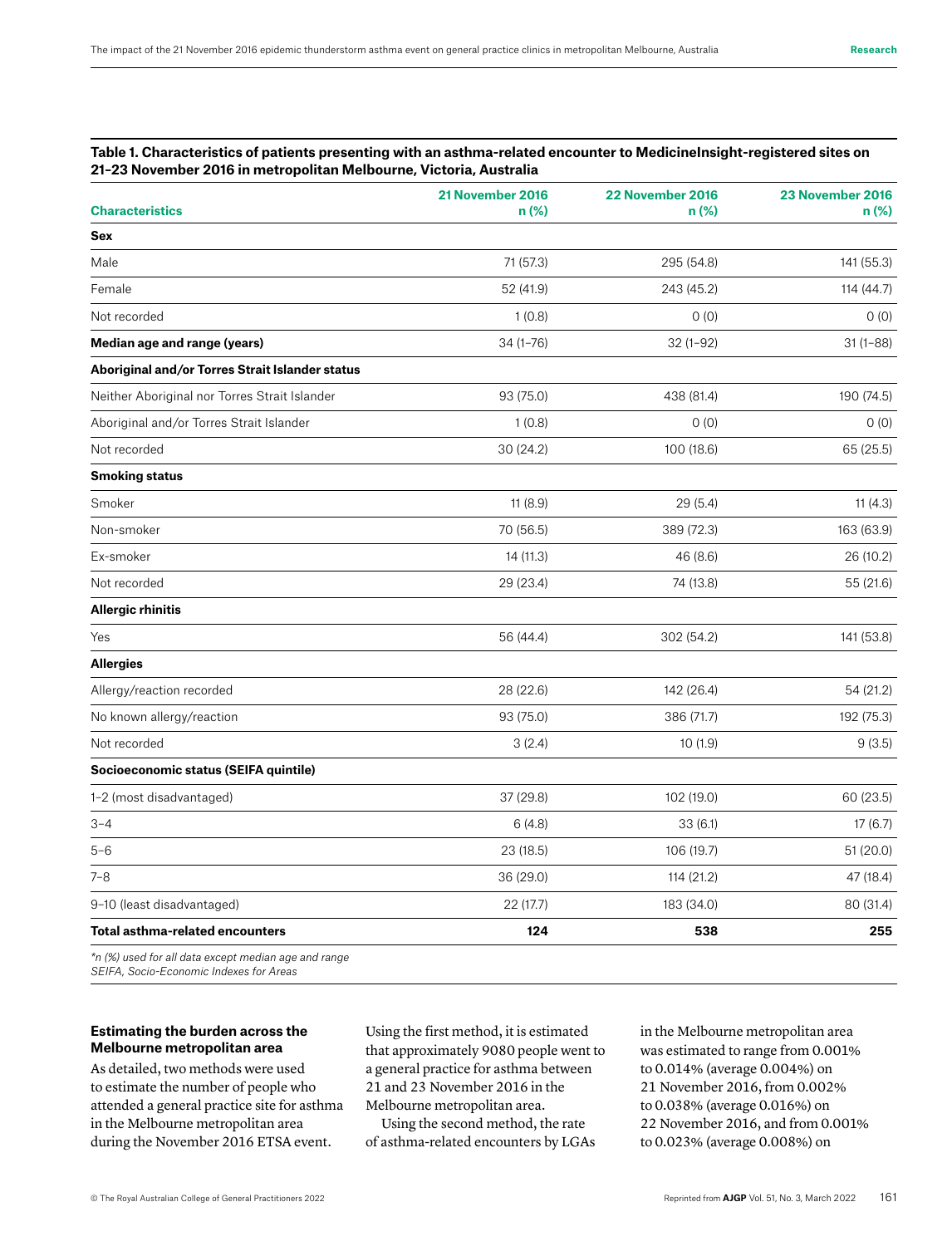23 November 2016. This equated to approximately 185 people for the whole of the Melbourne metropolitan area on 21 November 2016, 803 on 22 November 2016 and 381 on 23 November 2016. MedicineInsight is estimated to cover approximately 10.1% of all general practice sites in the Melbourne metropolitan area. Based on this, it is estimated that approximately 1870 people went to a general practice site for their asthma on 21 November 2016, 8113 on 22 November and 3845 on 23 November. Over the three days, the total number of

people presenting to general practice sites with asthma was estimated to be 13,829.

These methods suggest that between approximately 9080 and 13,829 people attended a general practice for asthma across metropolitan Melbourne during the 2016 ETSA event (8940–13,689 more



Figure 1. Asthma-related encounters to MedicineInsight-registered sites, by age and sex, on 21-23 November 2016, compared with five-year average (2011–15)

# **Table 2. Asthma-related encounters at MedicineInsight-registered sites during the event, compared with five-year daily average (2011–15)**

|                           | <b>21 November</b><br>2016 | <b>Five-year</b><br><b>Monday</b><br>asthma<br>average | <b>22 November</b><br>2016 | <b>Five-year</b><br><b>Tuesday</b><br>asthma<br>average | <b>23 November</b><br>2016 | <b>Five-year</b><br>Wednesday<br>asthma average |
|---------------------------|----------------------------|--------------------------------------------------------|----------------------------|---------------------------------------------------------|----------------------------|-------------------------------------------------|
| Asthma-related encounters | 124                        | 47                                                     | 538                        | 42                                                      | 255                        | 41                                              |

#### **Table 3. Proportion of asthma-related encounters (as a percentage of total encounters) at MedicineInsight-registered sites during the event and 2011–15 five-year daily average**

|                                             | <b>21 November</b><br>2016 | <b>22 November</b><br>2016 | <b>23 November</b><br>2016 | <b>Event (21-23)</b><br>November 2016) | <b>Five-year</b><br>November daily<br>average |
|---------------------------------------------|----------------------------|----------------------------|----------------------------|----------------------------------------|-----------------------------------------------|
| Proportion of asthma-<br>related encounters | 1.30%                      | 6.10%                      | 3.20%                      | 3.50%                                  | 0.74%                                         |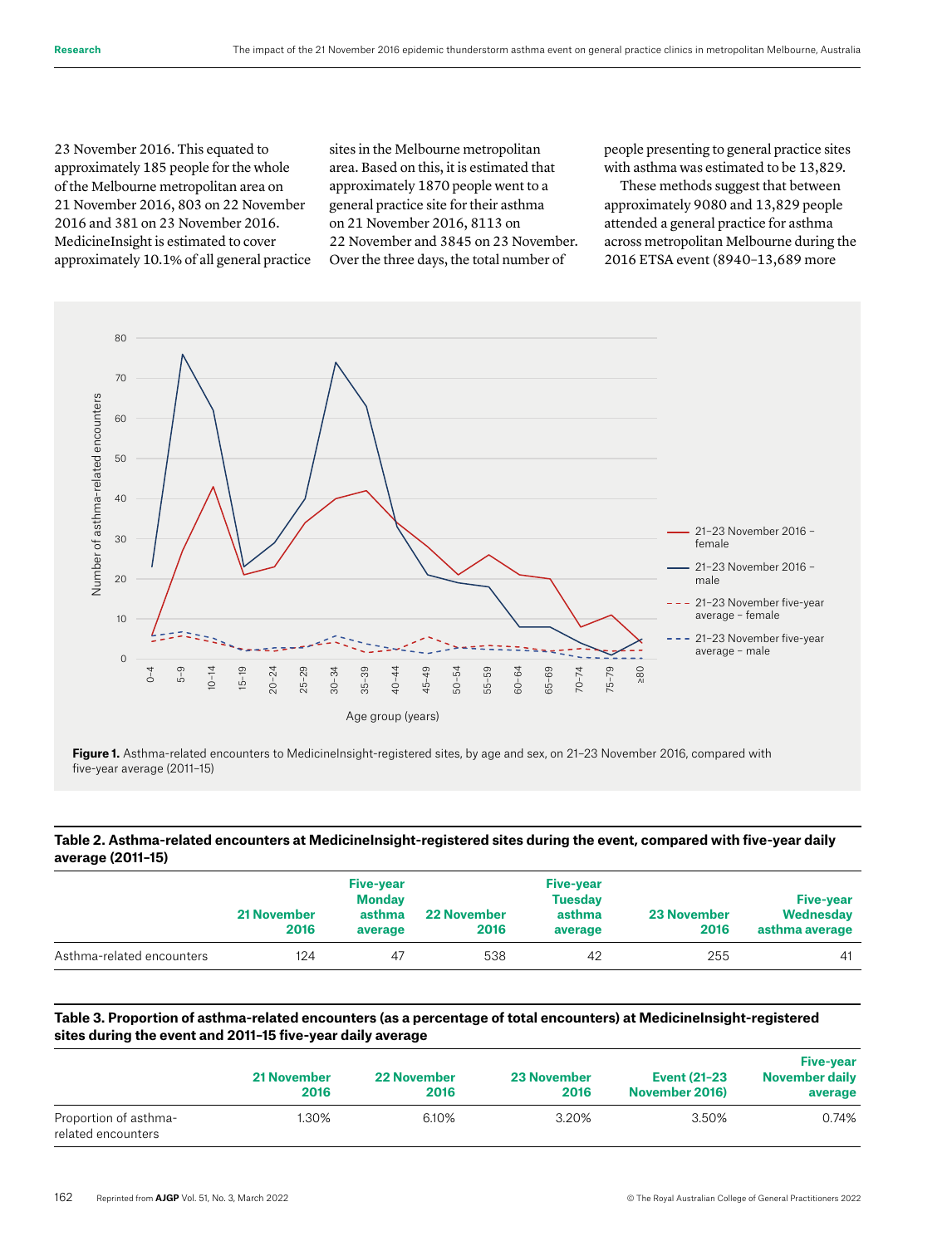encounters than expected on the basis of five-year daily averages).

# **Discussion**

On 21 November 2016, a thunderstorm occurred in Melbourne in the late afternoon, and from 6.00 pm, emergency services experienced unprecedented increased demand. General practices in the Melbourne metropolitan area also experienced a considerable impact from the event, with an estimated 605% increase in asthma-related encounters from 21 through 23 November 2016. GPs are an important part of the primary healthcare system in Australia, and this research provides crucial evidence of their important role in responding to public health emergencies. Furthermore, climate change is affecting thunderstorms and weather patterns, and with growing evidence regarding impacts of climate change on allergies and asthma,17 the role of GPs in the prevention and management of thunderstorm asthma will be increasingly important.

General practices generally have less capacity than emergency departments to increase the number of patient consultations per day as a result of the appointment structure; however, data from the November 2016 ETSA event show that GPs re-prioritised their caseloads to accommodate the increased demand from individuals presenting with asthma. Melbourne and Geelong hospital emergency departments experienced significant strain in managing the extra 3365 more presentations than expected, and the role of GPs in seeing an extra 8940–13,689 asthma-related cases is likely to have protected the emergency departments from further strain.

Interestingly, the characteristics of people affected during the 2016 event across both hospital presentation and general practice presentation datasets showed some similarities. Across both datasets, there is a peak in boys aged 5–9 years and men aged 30–34 years.1 Sex differences appear in asthma incidence, prevalence, severity,

exacerbation rates, hospitalisation and mortality worldwide,<sup>18</sup> and research has shown that in an adult population, exacerbation rate, hospitalisation rate and mortality are higher in women when compared with men.19 Female sex can also be a risk factor for severe exacerbations.<sup>20</sup> There are a number of potential rationales for the different characteristics of people affected by the 2016 ETSA event such as a potential sex difference in thunderstorm asthma impacts, or a greater proportion of men being exposed to the environmental conditions on 21 November 2016 than women.

Although this event affected many people who did not have an asthma diagnosis, a large number of those who were admitted to hospital and all those admitted to intensive care had a diagnosis of asthma.2 Of the 10 people who died, all had an asthma diagnosis, and for many their asthma was poorly controlled or uncontrolled.3 GPs are key to supporting improved control and management of asthma and hay fever,



Figure 2. Daily number of asthma-related encounters presenting to MedicineInsight-registered practices with an asthma-related encounter from 01/01/2009 to 18/05/2018, metropolitan Melbourne, Victoria, Australia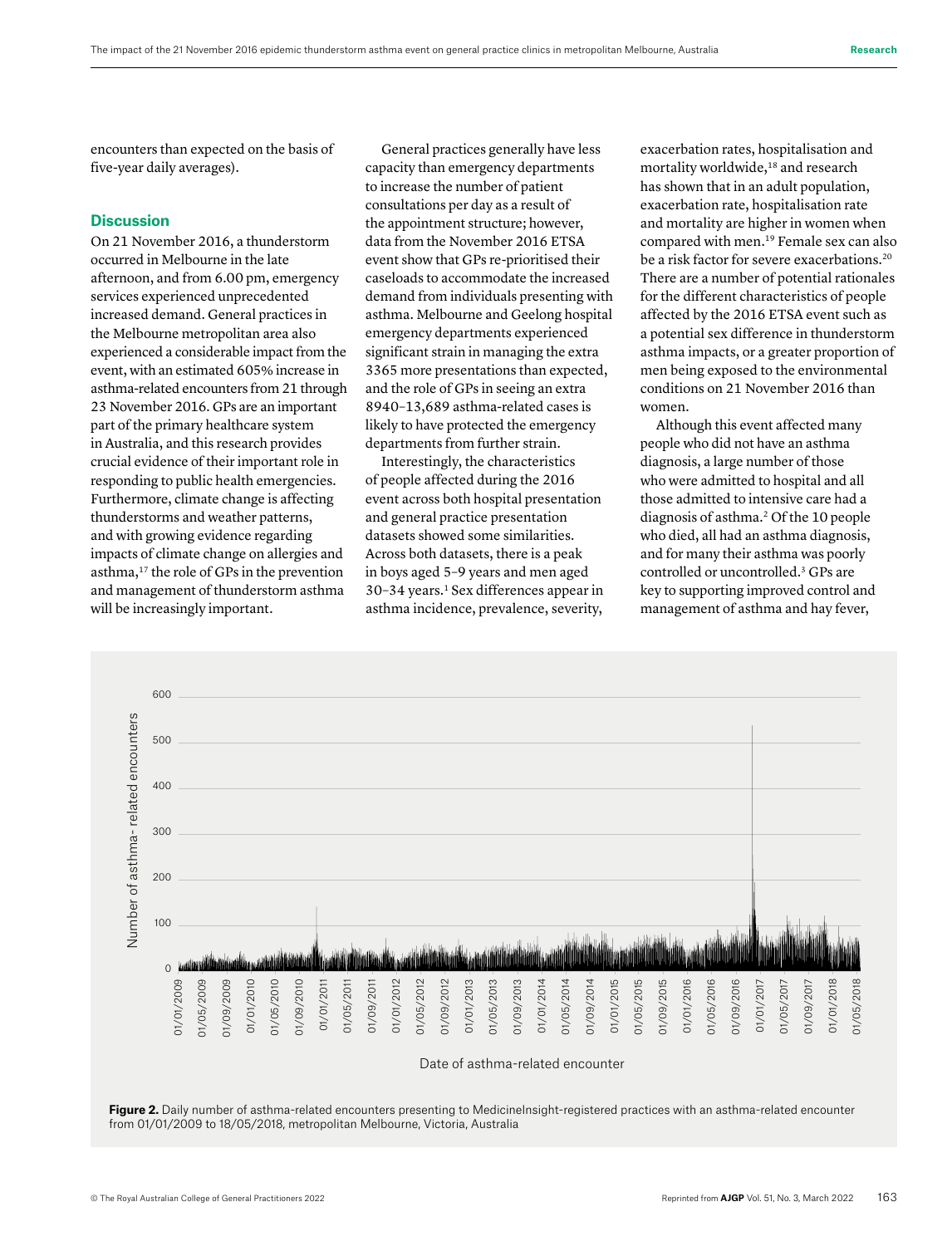which is critical in reducing the impacts of future events. Despite significant research into management and effective therapies, individual achievement of good asthma management is elusive.<sup>21</sup> Promisingly, Australian and Victorian data suggest that there are ongoing improvements in the primary healthcare sphere through preventive measures such as medications and asthma action planning.22 Furthermore, GPs are responsible for managing patients with complex presentations and reducing the impact on hospitals and other tertiary treatment centres through prevention, early management and complex care. This work shows the important role that general practices play in public health emergencies. Together with their work to improve management of asthma and hay fever, GPs will continue to play a pivotal role in the management of thunderstorm asthma in the future.

#### **Limitations**

Data used in this research have some limitations, including their dependency on the accuracy, quality and completeness of entry into the clinical information system.

It is likely that the analysis based on encounters is an underestimate of the total number of people presenting with asthma to general practices in the metropolitan Melbourne area. Analysing the encounter dataset only excludes patients for whom asthma was only recorded in other parts of the clinical information system (eg diagnosis or treatment sections). The estimations of overall burden must be interpreted with an understanding of a number of limitations in the methods, including the gross upscale, the assumption of uniform encounters across sites and the inability to identify people who may visit multiple GPs, resulting in potential duplication of encounters. Furthermore, these data have no way of showing if clinics reached capacity and turned people away, or if there were changes to opening hours or booking practices due to the high numbers of asthma presentations. Demographic data within the MedicineInsight dataset have numerous similarities with overall

population data15 for the metropolitan Melbourne area, which is why a decision was made to use the methods detailed to estimate the number of people presenting to general practice sites during the November 2016 ETSA event.

# **Conclusion**

GPs are an important part of the health sector, and they were significantly affected by the 2016 ETSA event in Victoria. This work highlights the need for further understanding about how best to prepare and support general practices to manage people with asthma and hay fever and to respond to ETSA events.

#### **Authors**

Nicole Hughes MPH, BPhysio (Hons), Manager of Investigation and Response, Victorian Department of Health, Melbourne, Vic

Anna-Lena Arnold MPhil, MSc, BSc, Senior Epidemiologist, Victorian Department of Health, Melbourne, Vic

Clare Brazenor MSocSci, MGeomS, BGeomE, Principal Analytics Manager, Victorian Department of Health, Melbourne, Vic

Vanora Mulvenna MEnv, BSci (Hons), Manager of Climate and Health, Victorian Department of Health, Melbourne, Vic

Danny Csutoros MBBS, MPH, FAFPHM, Senior Medical Advisor, Victorian Department of Health, Melbourne, Vic

Competing interests: None.

Funding: This research was funded by the Victorian Department of Health and Human Services.

Provenance and peer review: Not commissioned, externally peer reviewed.

#### Correspondence to:

nicole.m.hughes@health.vic.au

#### **Acknowledgements**

The authors acknowledge Dr Kara Martin for her biostatistical input.

#### **References**

- 1. Department of Health and Human Services Victoria. The November 2016 Victorian epidemic thunderstorm asthma event: An assessment of the health impacts. The Chief Health Officer's report. Melbourne, Vic: DHHS, 2017.
- 2. Thien F, Beggs PJ, Csutoros D, et al. The Melbourne epidemic thunderstorm asthma event 2016: An investigation of environmental triggers, effect on health services, and patient risk factors. Lancet Planet Health 2018;2(6):e255–63. doi: 10.1016/S2542-5196(18)30120-7.
- 3. The Coroners Court of Victoria at Melbourne. Finding into death with inquest. Court reference: COR 2016 5533. Southbank, Vic: Coroners Court of Victoria, 2018.
- 4. Bellomo R, Gigliotti P, Treloar A, et al. Two consecutive thunderstorm associated epidemics of

asthma in the city of Melbourne. The possible role of rye grass pollen. Med J Aust 1992;156(12):834–37. doi: 10.5694/j.1326-5377.1992.tb136994.x.

- 5. Erbas B, Akram M, Dharmage SC, et al. The role of seasonal grass pollen on childhood asthma emergency department presentations. Clin Exp Allergy 2012;42(5):799–805. doi: 10.1111/j.1365- 2222.2012.03995.x.
- 6. Inspector General for Emergency Management. Review of the response to the thunderstorm asthma event of 21–22 November 2016 – Final Report. Melbourne, Vic: Department of Justice, 2017.
- 7. Higham J, Venables K, Kupek E, Bajekal M. Asthma and thunderstorms: Description of an epidemic in general practice in Britain using data from a doctors' deputising service in the UK. J Epidemiol Community Health 1997;51(3):233–38. doi: 10.1136/jech.51.3.233.
- 8. Hajat S, Goubet SA, Haines A. Thunderstormassociated asthma: The effect on GP consultations. Br J Gen Pract 1997;47(423):639–41.
- 9. Farouque AS, Walker R, Erbas B. Thunderstorm asthma epidemic – Management challenges experienced by general practice clinics. J Asthma 2021;58(4):423–29. doi: 10.1080/02770903.2019.1708097.
- 10. Ramanayake RP, Ranasingha S, Lakmini S. Management of emergencies in general practice: Role of general practitioners. J Family Med Prim Care 2014;3(4):305–08. doi: 10.4103/2249- 4863.148089.
- 11. Burns PL, Aitken PJ, Raphael B. Where are general practitioners when disaster strikes? Med J Aust 2015;202(7):356–58. doi: 10.5694/mja14.00477.
- 12. The Royal Australian College of General Practitioners. Managing emergencies and pandemics in general practice: A guide for preparation, response and recovery. East Melbourne, Vic: RACGP, 2013.
- 13. Australian Government Department of Health and Ageing. Review of Australia's health sector response to pandemic (H1N1) 2009: Lessons identified. Canberra, Vic: Department of Health and Ageing, 2011.
- 14. NPS MedicineWise. MedicineInsight data book version 2.1. Sydney, NSW: NPS MedicineWise, 2018.
- 15. Busingye D, Gianacas C, Pollack A, et al. Data resource profile: MedicineInsight, an Australian national primary health care database. Int J Epidemiol 2019;48(6):1741–41h. doi: 10.1093/ije/ dyz147.
- 16. The Royal Australian College of General Practitioners. Standards for general practices. 5th edn. East Melbourne, Vic: RACGP, 2017.
- 17. Beggs P. Impacts of climate change on allergens and allergic diseases. Cambridge, UK: Cambridge University Press, 2016.
- 18. Pignataro FS, Bonini M, Forgione A, Melandri S, Usmani OS. Asthma and gender: The female lung. Pharmacol Res 2017;119:384–90. doi: 10.1016/j. phrs.2017.02.017.
- 19. Melero Moreno C, López-Viña A, García-Salmones Martín M, et al. Factors related with the higher percentage of hospitalizations due to asthma amongst women: The FRIAM study. Arch Bronconeumol 2012;48(7):234–39. English, Spanish. doi: 10.1016/j.arbres.2012.02.008.
- 20. O'Connor RD, Bleecker ER, Long A, et al. Subacute lack of asthma control and acute asthma